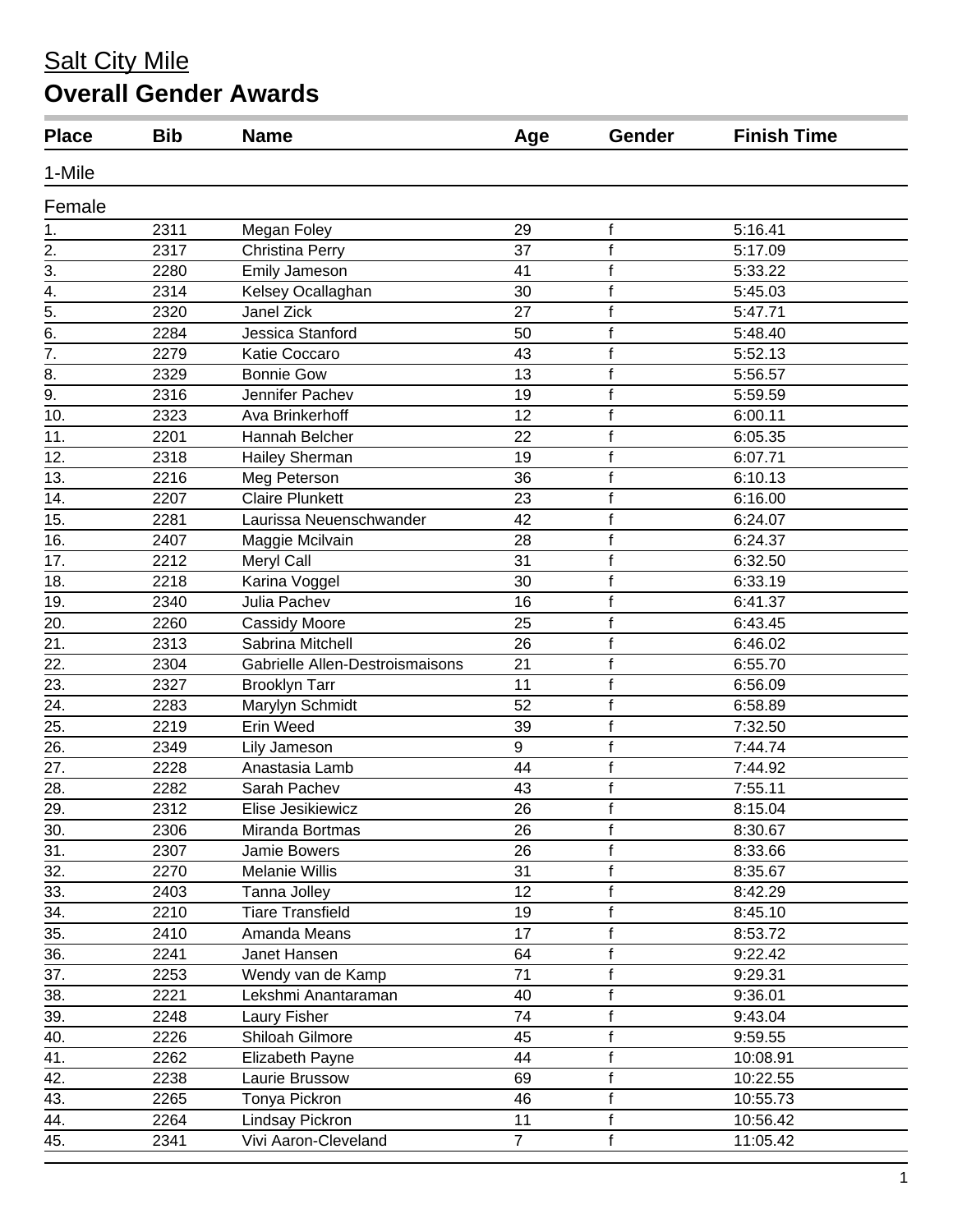## **Salt City Mile Overall Gender Awards**

| <b>Place</b>                       | <b>Bib</b> | <b>Name</b>                | Age             | Gender       | <b>Finish Time</b> |
|------------------------------------|------------|----------------------------|-----------------|--------------|--------------------|
| 46.                                | 2239       | Kathy Cahill               | 63              | f            | 11:09.47           |
| 47.                                | 2240       | <b>Linda Dalton Walker</b> | 68              | f            | 11:36.89           |
| 48.                                | 2321       | <b>Linda Dalton Walker</b> | 68              | $\mathsf f$  | 11:37.75           |
| 49.                                | 2251       | Nancy Linky                | 72              | f            | 13:10.80           |
| $\overline{50}$ .                  | 2409       | <b>Connie Means</b>        | $\overline{54}$ | $\mathsf{f}$ | 15:15.06           |
| $\overline{51}$ .                  | 2408       | <b>Ashley Pecht</b>        | 26              | f            | 15:15.23           |
| 52.                                | 2252       | Diane Teece                | 79              | f            | 16:34.97           |
| 53.                                | 2254       | Mary Voelker               | 74              | $\mathsf f$  | 17:32.90           |
| $\overline{54}$ .                  | 2242       | Kathleen Jorgensen         | 64              | $\mathsf f$  | 18:03.69           |
| 55.                                | 2268       | Jill Welhouse              | 37              | $\mathsf f$  | 19:19.12           |
| 56.                                | 2267       | Athena Welhouse            | $\overline{2}$  | f            | 19:19.35           |
| 57.                                | 2245       | Diana Lee Thompson Cahill  | 70              | $\mathsf{f}$ | 20:25.98           |
| Male                               |            |                            |                 |              |                    |
| 1.                                 | 2295       | Jason Lynch                | 28              | m            | 4:23.38            |
| 2.                                 | 2291       | Teren Jameson              | 42              | m            | 4:27.64            |
| $\overline{3}$ .                   | 2292       | <b>Cullen Kuntz</b>        | 29              | m            | 4:30.88            |
|                                    | 2211       | <b>Edward White</b>        | 26              | m            | 4:33.62            |
| $\frac{4}{5}$ .<br>$\frac{5}{6}$ . | 2289       | <b>Ben Griffin</b>         | 25              | ${\sf m}$    | 4:36.80            |
|                                    | 2315       | Benjamin Pachev            | 20              | m            | 4:40.74            |
| $\overline{7}$ .                   | 2334       | Carson Burian              | 16              | m            | 4:41.21            |
| 8.                                 | 2302       | <b>Albert Wint</b>         | 39              | m            | 4:42.30            |
| $\overline{9}$ .                   | 2335       | Jack Lange                 | 16              | m            | 4:43.70            |
| 10.                                | 2298       | Matthew O'connor           | 32              | m            | 4:45.18            |
| 11.                                | 2301       | Fritz van de Kamp          | 39              | m            | 4:45.18            |
| 12.                                | 2213       | <b>Mark Currell</b>        | 35              | m            | 4:45.48            |
| 13.                                | 2293       | Jacob Kuntz                | 28              | ${\sf m}$    | 4:47.51            |
| 14.                                | 2273       | Nathan Hornok              | 41              | m            | 4:50.65            |
| 15.                                | 2297       | <b>Matthew Nelli</b>       | 25              | m            | 4:52.88            |
| 16.                                | 2290       | Jon Hansen                 | 29              | m            | 4:54.03            |
| 17.                                | 2294       | Aaron Long                 | 28              | m            | 4:56.04            |
| 18.                                | 2203       | Cassidy Heid               | 26              | ${\sf m}$    | 5:00.79            |
| 19.                                | 2263       | Fritz van de Kamp          | 39              | m            | 5:01.91            |
| 20.                                | 2276       | Mark Payne                 | 46              | m            | 5:02.50            |
| 21.                                | 2337       | Aksel Anderson             | 17              | m            | 5:05.66            |
| 22.                                | 2208       | <b>Brandon Reich</b>       | 19              | m            | 5:07.06            |
| $\overline{23}$ .                  | 2258       | Neal Gassmann              | 52              | m            | 5:09.49            |
| 24.                                | 2278       | <b>Melchor Suaste</b>      | 41              | m            | 5:10.19            |
| 25.                                | 2271       | Neal Gassmann              | 52              | ${\sf m}$    | 5:10.75            |
| 26.                                | 2300       | Collin Swenson             | 39              | m            | 5:11.66            |
| 27.                                | 2406       | Calvin Weight              | 40              | m            | 5:12.97            |
| 28.                                | 2275       | Alexander Pachev           | 46              | m            | 5:15.73            |
| 29.                                | 2331       | Jacob Pachev               | 13              | m            | 5:16.20            |
| 30.                                | 2332       | Joseph Pachev              | 14              | m            | 5:16.28            |
| $\overline{31}$ .                  | 2214       | Charlie Lambrix            | 32              | m            | 5:16.79            |
| 32.                                | 2303       | Andrew Ziminski            | 26              | m            | 5:23.36            |
| 33.                                | 2287       | <b>Scott Daw</b>           | 34              | m            | 5:25.94            |
| 34.                                | 2325       | Cole Jameson               | 12              | m            | 5:27.39            |
|                                    |            |                            |                 |              |                    |